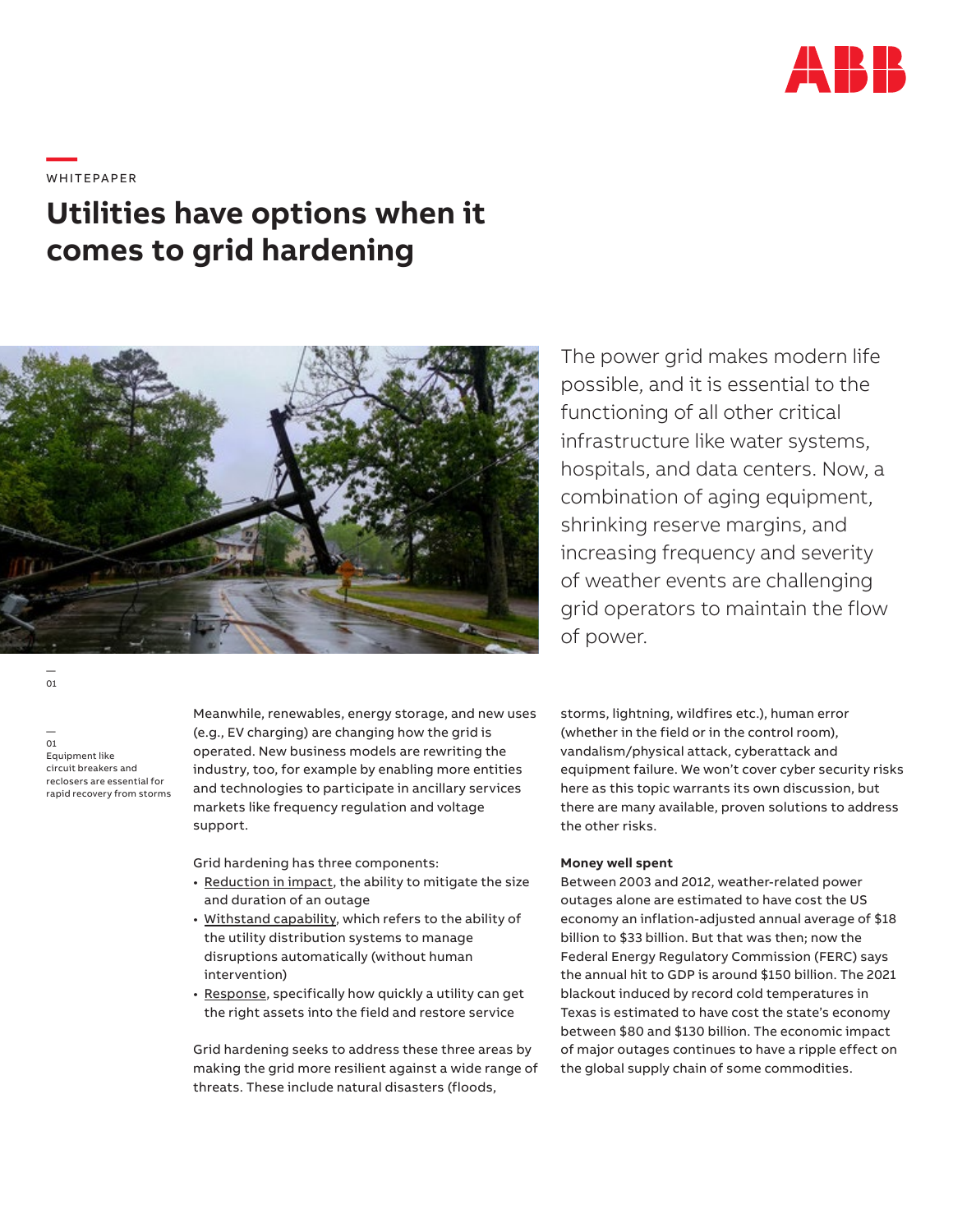—  $0<sup>2</sup>$ Undergrounding distribution lines virtually eliminates exposure to storms and other disruptions

Grid hardening, then, comes with a compelling business case. According to FERC, every \$1 million in direct spending on grid modernization and hardening generates some \$2.5 million in GDP growth thanks mostly to avoided or reduced outages. That's why grid spending makes up the second largest category of the bi-partisan Infrastructure Investment and Jobs Act of 2022.

#### **A wakeup call on flood risk**

Flooding is always a concern for utilities in low lying areas, and according to IEEE, many utilities design substation switchyards and/or control house elevations at the 100-year-flood elevation, plus 1 foot. IEEE suggests that this approach is practical for inland substations impacted only by rivers, wetlands, or waterway flooding, but additional steps are needed for substations that face risks from storm surge, tidal cycles, tropical precipitation, hurricane-force winds, and tsunamis.

Since 2012's "superstorm" Sandy, coastal utilities in particular have hardened substations against flooding by building dams and walls, deploying distributed and elevation-adjustable relay panels, and raising transformers, control houses and other major substation components.

Sandy was a wakeup call for many US utilities. Dan Taft, Consolidated Edison's Chief Engineer, Control Systems at the time, was shocked by the damage inflicted by the introduction of salt water to the copper wiring and control wiring of a Manhattan substation during Sandy.

"The corrosion we saw looked like it might have taken decades to occur," he said in a 2012 ABB interview, "and yet it occurred in a matter of hours."

Determined never to let it happen again, ConEd replaced its copper wires with a whole new fiber optic communication network that is virtually immune to water damage. Part of a \$1 billion program to protect New Yorkers from the next major storm, this effort also effectively digitized the substation, giving ConEd eyes and ears over their entire program.

# **Digitalization defense**

ConEd's experience is being shared at least in part by many other utilities looking to gain greater situational awareness of grid conditions and the status of grid assets. Digital switchgear plays a major role as it provides real-time data to SCADA and asset management systems. By using multiple sensors to measure temperature and humidity, and by monitoring utilization and operating cycles of electrical devices, digital switchgear can monitor its own health and indicate when conditions change. That way it can predict potential failures before they occur or alert grid operators when maintenance is needed.

Digital switchgear is also easier to install than conventional gear, occupies a smaller footprint, and can save up to 30% on operating costs.

### **GIS and submersible gear**

Elevating equipment out of projected storm surge or flood levels still leaves substations "outdoors" and, thus, vulnerable. An additional solution for floodprone substations is gas-insulated switchgear (GIS) in which all primary electrical components are encapsulated. It can be safely operated in confined spaces with a significantly reduced footprint. Perhaps more important, according to **IEEE**, wind and atmospheric contaminates (e.g., dust, salt, industrial pollutants, etc.) cannot impact the substation's operation, improving reliability, safety, and life cycle costs.

That's aboveground. Then there are underground distribution substations, many of which were installed decades ago. Primary equipment was often designed with open-air electrical connections and multiple circuits, meaning personnel may find themselves working on a de-energized circuit adjacent to energized ones, a significant safety risk.

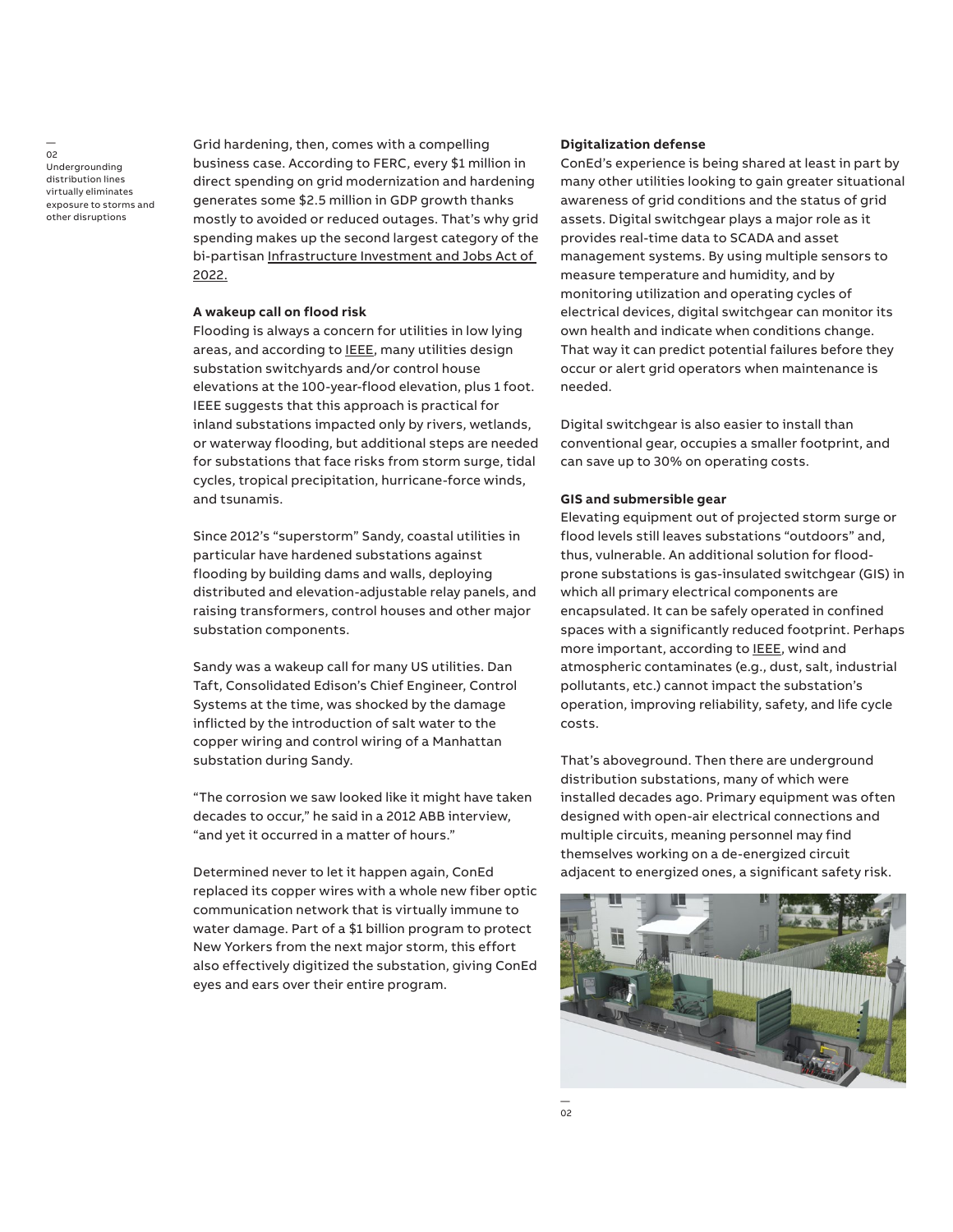— 03 Electric vehicles represent new load but also potentially storage capability for utilities

These designs are becoming increasingly problematic given safety concerns and the increasing threat of flooding, among other issues. Submersible apparatus and control systems represent one solution. Underground vaults should be designed to operate in floods, incorporating a water level monitor and a working pump and drainage system as well as a local battery system that maintains vault operations if source power is lost.

#### **Early warning**

Florida Power and Light (FPL) took a lesson from Sandy in 2012 and installed 223 flood monitors in flood-prone substations to warn operators to deenergize equipment. Eric Silagy, President of FPL, reported that the monitors performed well during subsequent hurricane Irma.

"Those flood monitors saved three or four days of work and millions of dollars' worth of equipment" said Silagy.

In addition to hardening the substation to protect vulnerable equipment against wind and water, it is important to maintain strategic spare equipment, especially in cases where older, obsolete equipment is in service. More on this in a moment.

# **Microgrids**

Loosely defined as a collection of generation assets (potentially including energy storage) and loads that can operate connected to or islanded from the grid, microgrids offer a number of benefits with regard to grid resilience. State regulators have taken notice. Over the last five years, a total of 112 bills supporting microgrid deployments have been introduced or passed in 18 different states. Policy support like this is reflective of microgrids' ability to address multiple utility priorities from reliability and resilience to the integration of more renewable energy sources and energy storage.

Some utilities may offer microgrid design and engineering services to their customers while others opt to work with partners, but it seems clear that more deployments are on the way. In either case, it's important to design a microgrid as a whole from the outset. Often this will reveal opportunities to optimize the system and reduce costs (e.g., by rightsizing equipment).

# **Renewables, energy storage and electrified transport**

Renewable energy sources are relevant to grid resilience because they are not beholden to fuel supply chains. With the right equipment and interconnection, solar and wind installations can even provide black start capability to the surrounding grid. Energy storage can also provide emergency services while facilitating more renewable energy to flow during day-to-day operations, as well as provide power quality solutions to mitigate transients.

Storage is also a key enabler for electric vehicle charging, whether passenger cars, transit buses or fleets. On-site energy storage reduces the size of the grid connection needed to support charging, but it also shifts load to off-peak periods and can be used to reduce peak demand on the surrounding grid.

Many renewable and/or storage installations are constructed as a microgrid, so there is often substantial overlap between business cases, which can help to justify a given project.



 $03$